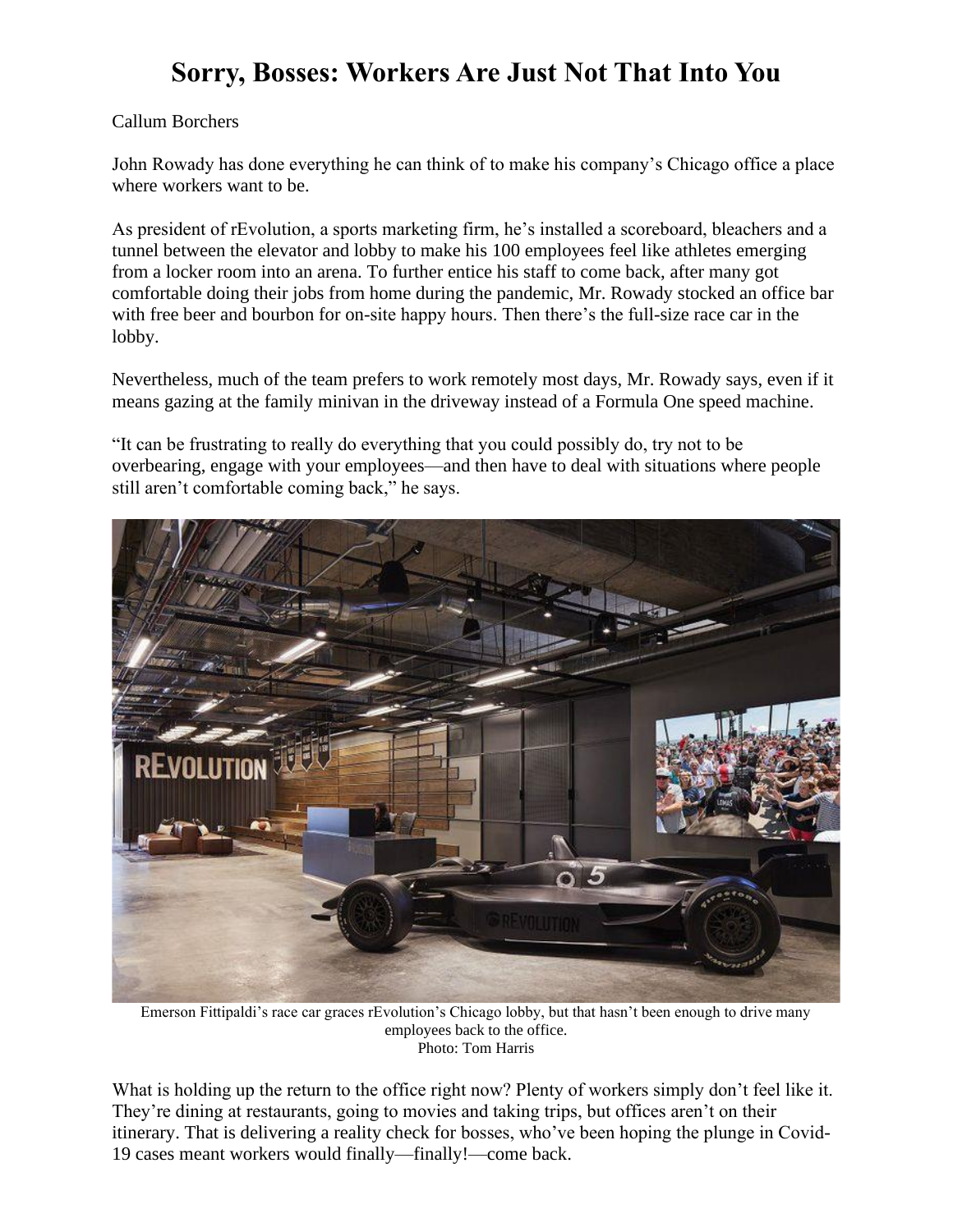Big banks like [Goldman Sachs Group Inc.](https://www.wsj.com/market-data/quotes/GS) and Jefferies Group LLC recently recalled much of their staffs, and tech giants like [Microsoft Corp.](https://www.wsj.com/market-data/quotes/MSFT) and [Meta Platforms Inc.](https://www.wsj.com/market-data/quotes/FB) , the parent company of Facebook, are planning March returns for some employees. There are people eager to resurrect their office lives, just as many business leaders have let go of the notion that face-time five days a week is the optimal way to work. Nationwide, however, office occupancy rates are hovering around one-third, according to an estimate by Kastle Systems, which tracks building-access-card swipes.

Sure, employees like catered lunches, lounges filled with beanbag chairs and the masseuse who sets up in the conference room every other Friday. But they aren't ready to recommit to a fivedays-a-week relationship—or even a three-day one.

"You're not going to get me on the train for two hours for free bagels," says Jason Alvarez Schorr, a 36-year-old software engineer who quit his job in New York in January, when his former employer signaled an office return was imminent.



Jason Alvarez Schorr's new backyard in Puerto Rico. Photo: Jason Alvarez Schorr

It isn't that Mr. Schorr disliked his old boss or workplace. The father of two young children says he simply found something better—a remote job that allowed him to move his family to Puerto Rico, where they plan to live for at least two years.

Call it the professional version of "It's not you; it's me."

That can be a tough message to accept. Aaron Johnson, president of Automatic Payroll Systems in Shreveport, La., maintains people work best together, and for the past six months he has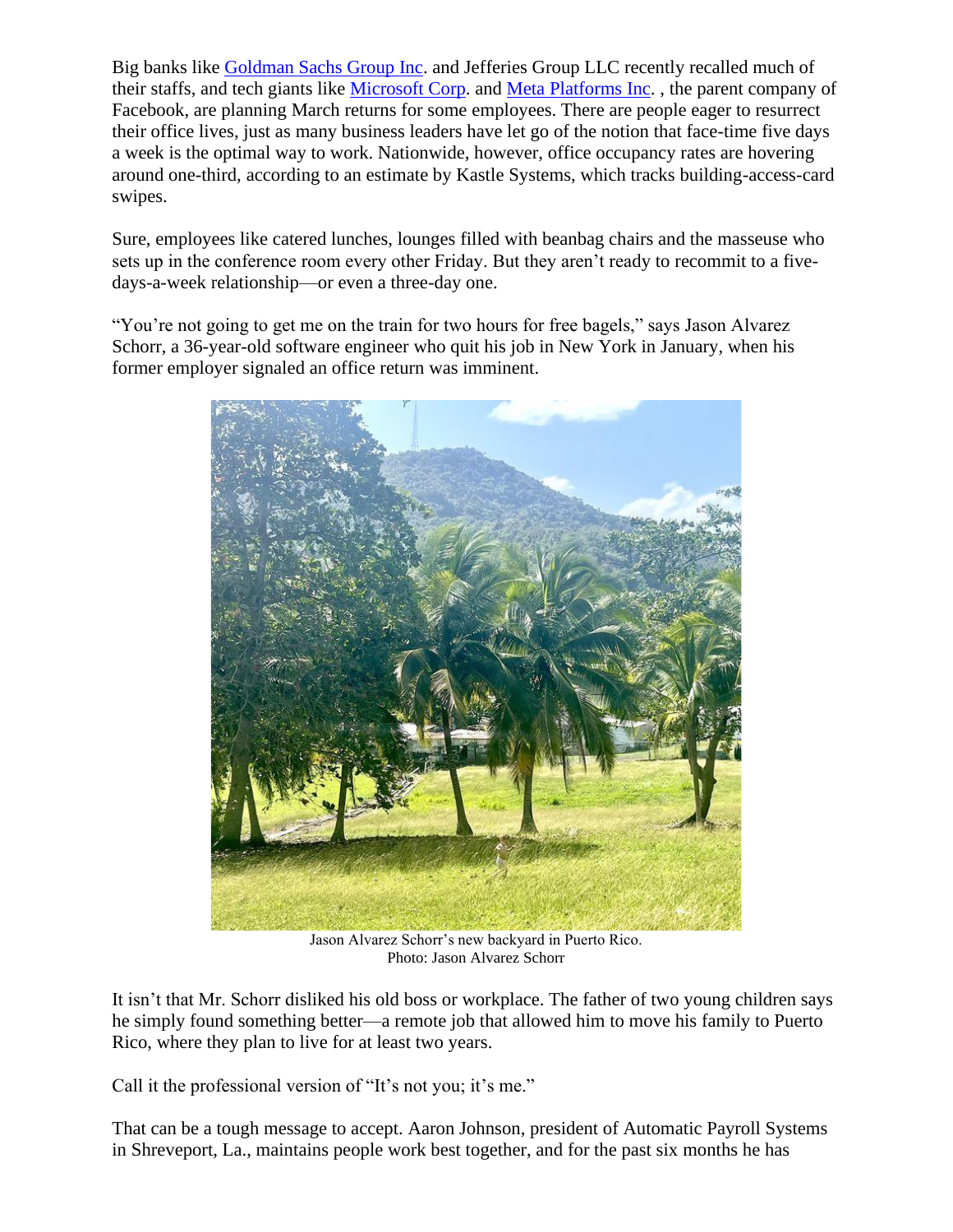expected most of his 165 employees to report to the office at least a few days a week. Last year 30% of his staff turned over—twice the typical rate. Many job-hopped to firms based in California, Texas and New York, collecting hefty raises while staying in lower-cost Louisiana and working from home.

What stings, Mr. Johnson says, is that his company trained a lot of those workers and retained them when the economy was at its worst, in 2020. Yet the investment in his people didn't seem to matter when it was time to reopen the office.

"The amount of effort and energy that was put into ensuring nobody lost their job—that we made the proper adjustments to weather the storm—people just don't remember those things," he says. "You have that lack of loyalty."

Bosses are surveying seas of empty seats and quietly noting employees who are going to packed sporting events, posting sun-drenched photos on Instagram and helping the latest Spider-Man movie [set box-office records—](https://www.wsj.com/articles/spider-man-no-way-home-swoops-in-with-a-pandemic-record-opening-11639944701?mod=article_inline)basically, going about every facet of their daily lives from the Before Times, except coming in to work.

Not all workers are back to their old routines. The U.S. is [still in a pandemic,](https://www.wsj.com/articles/fast-spreading-covid-19-omicron-type-revives-questions-about-opening-up-11645616471?mod=article_inline) according to the Centers for Disease Control and Prevention, and many working adults care for small children who can't be vaccinated or elderly or immunocompromised parents.

Yet new research shows the office reluctance is less about Covid-19 and more about convenience. As of this month, 61% of U.S. workers who telecommute most of the time are doing so by choice, according to a recent [Pew Research Center poll.](https://www.pewresearch.org/social-trends/2022/02/16/covid-19-pandemic-continues-to-reshape-work-in-america/) Among this group, more than three-quarters simply said they prefer working from home.

Pat Donaldson, a 63-year-old biophysicist, retired early last year rather than heed a call back to her office in Rochester, N.Y. While working from home during the pandemic, she'd gotten a puppy and thrown herself into gardening, cross-country skiing and English folk dancing with her husband.



Pat Donaldson's dog named Cooper. Photo: Pat Donaldson